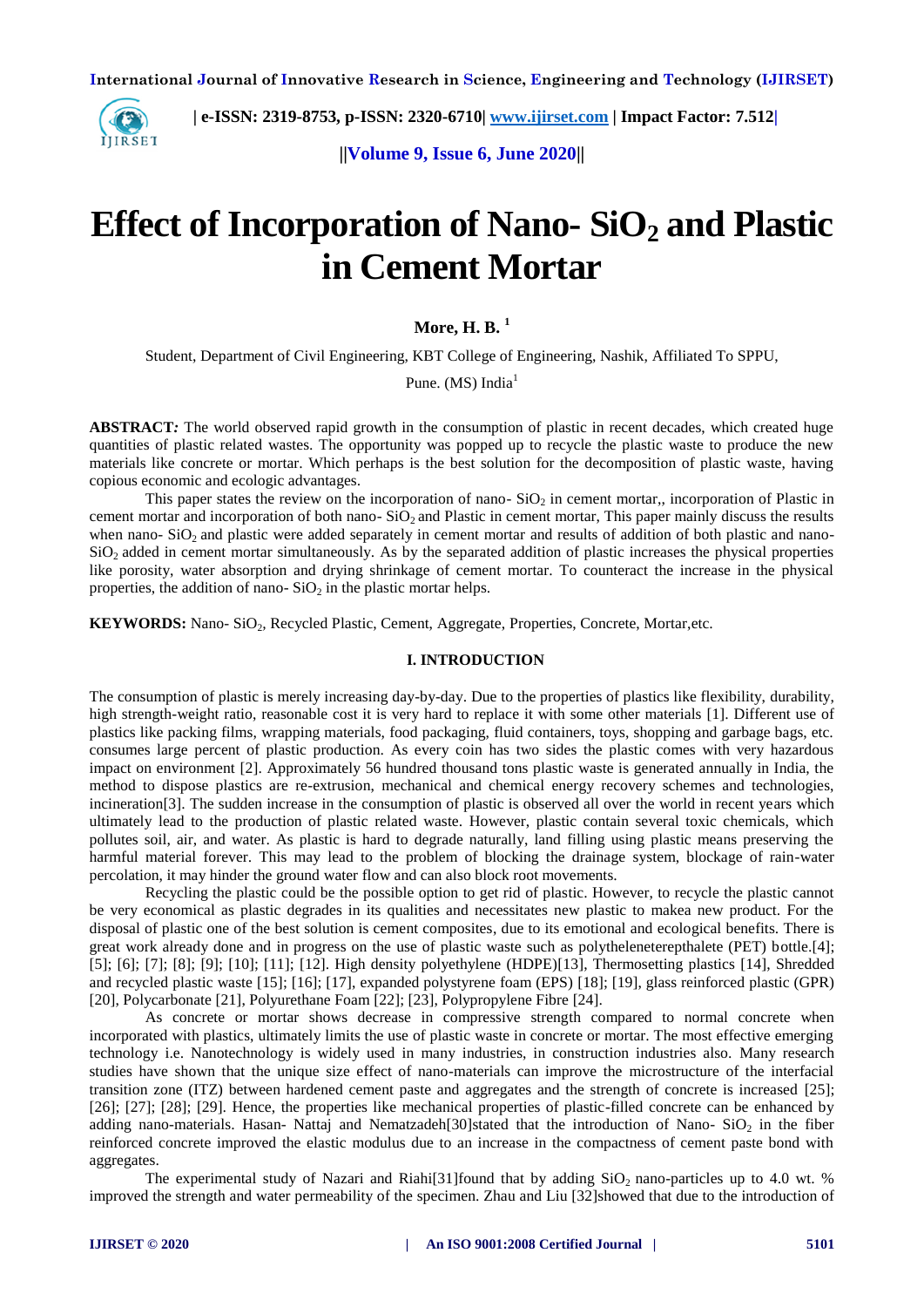

 **| e-ISSN: 2319-8753, p-ISSN: 2320-6710[| www.ijirset.com](http://www.ijirset.com/) | Impact Factor: 7.512|**

## **||Volume 9, Issue 6, June 2020||**

Nano-SiO<sub>2</sub> in the rubber-recycle concrete and the mechanical properties of rubber-recycled concrete are improved significantly. Joet al., [\[33\]c](#page-6-25)oncluded that nano-SiO<sub>2</sub> acted not only as filler to improve microstructure of cement mortar but also as a promoter of pozzolanic reaction.

## **II. MATERIALS**

- 1. Cement paste with Nano-material.
- 2. Cement paste with Plastic waste or Recycled Plastic.
- 3. Cement paste with Nano-material and Plastic waste or Recycled Plastic.

1. Cement paste with Nano-material:

Ghafari. E, *et al.,* 201[4\[34\]u](#page-6-26)sed Portland cement, type I 52.5R. An addition of silica fume (SF) presenting a specific area of 18.41  $m^2/g$  and also the addition of nS with an average particle size 15nm were adopted. Table 1 shows some physical and chemical properties of cement and silica fumes and Table 2 summarises the properties of nS. The siliceous sand with 0.6 mm of max aggregate size was used. The adopted admixture was polycarboxylic acid based super-plasticizer (SP) with solids content between 28.5wt. % -31.5 wt. % and density between 1.067 - 1.107 g/cm<sup>2</sup>. Now, five series of UPHC mixtures containing different percentage of nS were prepared for the study. The references for the mixtures proportion of UHPC was obtained through previous studies [\[35\];](#page-7-0) [\[36\];](#page-7-1) [\[37\]a](#page-7-2)nd the nS was incorporated as cement replacement by 1, 2, 3 and 4 by wt. % of cement. To mix the materials, it requires several steps. Firstly, to prevent agglomeration and also to promote uniform distribution of very fine particles, all powders and siliceous sand were mixed for 5 min at low speed. Due to very low density of dry nS, to incorporate it would not have been possible, causing particles to disperse in the air. To overcome this problem, nS was first dissolved in water, already containing super-plasticizer and then gradually added to the mixture. The mixture becomes fluid after 5 minutes. The concrete poured in the moulds after mixing and 24 hours later, it was demoulded. Then the specimen were cured in the water immersion at  $20^{\circ}$ C until the day of test.

| Chemical<br>analysis           | in | Cement   | Silica fume |  |  |  |  |
|--------------------------------|----|----------|-------------|--|--|--|--|
| percentages.                   |    |          |             |  |  |  |  |
| SiO <sub>2</sub>               |    | 20.9     | 93.6        |  |  |  |  |
| Al <sub>2</sub> O <sub>3</sub> |    | 4.60     | 1.3         |  |  |  |  |
| Fe <sub>2</sub> O <sub>3</sub> |    | 3.15     | 0.90        |  |  |  |  |
| CaO                            |    | 62.0     | 0.4         |  |  |  |  |
| MgO                            |    | 2.00     |             |  |  |  |  |
| SO <sub>2</sub>                |    | 3.60     | 0.4         |  |  |  |  |
| $K2O$ Na <sub>2</sub> O        |    | $\leq$ 1 | 1.52        |  |  |  |  |
|                                |    |          |             |  |  |  |  |
| Specific gravity               |    | $<$ 1    | $<$ 1       |  |  |  |  |
| 1521<br>$T = 11$               |    |          |             |  |  |  |  |

Chemical composition and physical properties of cement and silica fume.

Table [1\[34\]](#page-6-26)

Properties of nano-SiO<sub>2</sub>:

| Formula               | Specific<br>surface<br>area $(m^2/g)$ | Purity      | Crystal phase | Diamater $(nm)$ | Density $(g/cm^3)$ | Morphology |
|-----------------------|---------------------------------------|-------------|---------------|-----------------|--------------------|------------|
| SiO <sub>2</sub> (nS) | $160 \pm 20$                          | $>99.9$ (%) | Amorphous     | $15 \pm 5$      | < 0.15             | Spherical  |

Table [2\[34\]](#page-6-26)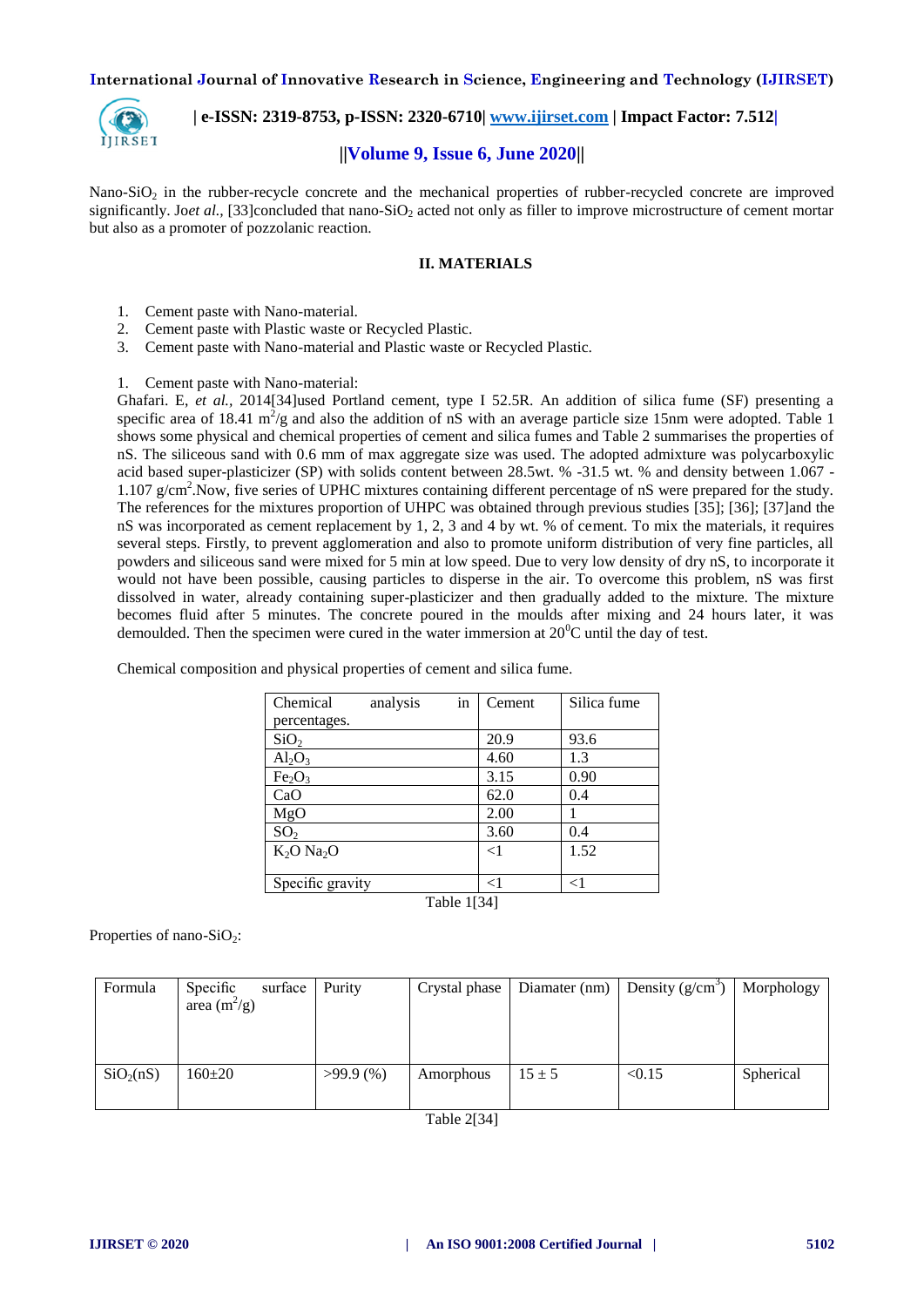

## **| e-ISSN: 2319-8753, p-ISSN: 2320-6710[| www.ijirset.com](http://www.ijirset.com/) | Impact Factor: 7.512|**

**||Volume 9, Issue 6, June 2020||** 

## $\triangleright$  Production method of nS:

In the recent years, there are many methods to produce nS products. One of the production method is based on sol-gel process (Organic or water route) at room temperature. This process involves starting materials (mainly  $Na<sub>2</sub>SO<sub>4</sub>$  and organometallics like TMOS/ TEOS) are added in a solvent and then the pH of the soil is changed, reaching the precipitation of silica gel. The produced gel is aged and filtered to become Verogel. [\[38\].](#page-7-3) This verogel is dried and burned or dispersed again with the stabilized agent (Na, K,  $NH_3$  etc.) which produces a concentrated dispersion (20% -40% solid content) suitable for the use in concrete industries [\[27\];](#page-6-19) [\[39\].](#page-7-4)

Also, nano-silica (nS) is being developed via an alternative production route. Primarily, olivine and sulphuric acid are contrived whereby precipitated silica with extreme fineness but agglomerate form is synthesized (nano-size with particles between 6-30nm) and even cheaper than contemporary micro-silica [\[40\].](#page-7-5) Two preceding PhD thesis and published data [\[41\];](#page-7-6) [\[40\];](#page-7-5) [\[42\]p](#page-7-7)roved the feasibility of the process. Now, the parallel PhD project [\[43\]f](#page-7-8)ocuses on the process to produce nS on industrial scale in large quantities for concrete productions. Furthermore, the combination of raw materials and process parameters on production will be examined.

2. Cement paste with Plastic waste or Recycled Plastic:

The majority of the reported studies generally evaluated the properties of plastic wastes to be used as an aggregate in concrete preparations such as size distribution, bulk density, specific gravity and water absorption. The standard sieving method is used for the evaluation of size distribution of plastic aggregates [\[9\];](#page-6-1) [\[12\];](#page-6-4) [\[14\];](#page-6-6) [\[16\];](#page-6-8) [\[44\];](#page-7-9) [\[45\];](#page-7-10) [\[46\].](#page-7-11) The author's experiment founds the standard procedure used to evaluate properties like bulk density, specific gravity, and water absorption of coarse and fine natural aggregates can used to evaluate these parameters in plastic aggregate with slight modification. [\[46\]](#page-7-11)

However, on the flip side, some other properties such as hardness (tensile and compressive strength, elastic modulus) of plastic aggregate, decomposition temperature, melting and initial degradation temperature and melt flow index (MFI), heat capacity and thermal conductivity were also reported.

 $\triangleright$  Preparation and curing of cement mortar/ concrete using plastic aggregates:

Mostly, the design, preparation and casting of concrete mix containing plastic aggregate are similar to normal concrete/ mortar mix design and done according to various standards specification. However, designing and/or curing of some concrete mixes containing plastic aggregates were done by slightly different approaches than for the normal concrete mix design [\[47\];](#page-7-12) [\[9\];](#page-6-1) [\[16\];](#page-6-8) [\[18\];](#page-6-10) [\[23\];](#page-6-15) [\[48\].](#page-7-13) Some types of plastic aggregate such as plastic foam can consumes water that is necessary for hardening and therefore, concrete specimens containing these types of plastic aggregates at certain replacement amount cannot be completely hardened after 24 hours of normal curing before demoulding the specimen [\[22\].](#page-6-14)

3. Cement paste with Nano-material and Plastic waste or Recycled Plastic:

For this work[,\[59\]](#page-7-14) Portland cement, sand, poly carboxylate based super-plasticiser, nano-SiO<sub>2</sub> and recycled PP plastics particles were used. The chemical composition of cement is as shown in table given below. From the local sources the sand was obtained with the fineness modulus of 2.6 and apparent density of 2650 Kg/m<sup>3</sup>. ShaxxiQuifen building materials Co. Ltd. (China) produced super-plasticizer, whose water reduction rate was 30%. The nano-SiO<sub>2</sub> (content  $\ge$  99.5%, powder particle size  $\approx$  30  $\pm$  5 nm and specific area is 200 m<sup>2</sup>/g) was produced by Shanghai Keyan Industries Co. Ltd. The recycled PP plastic particles were purchased from ZhujiyangYuyuoFengli plastic Co. Ltd. (China), which were short columns with lengths from 2mm – 3.5mm, elastic modulus of 0.97GPa water capacity of less than 0.4% and relative density of 0.89-0.92  $g/cm^3$ .

 $\triangleright$  Mix design and Processing of mortar:

The table shows the mix proportion of mortar. The super-plasticizer's content was taken as the percentage of the weight of cementitiousmaterials. To avoid the floating phenomenon of recycled PP plastic particles due to its light density, the dosage of super-plasticizer was controlled. Replacing sand by 0%, 20%, 40% and 60% by volume of the plastic particles were added. The nano- $SiO<sub>2</sub>$  content was 5% by wt. of cement.

The step-by-step procedure for mortar was as follows: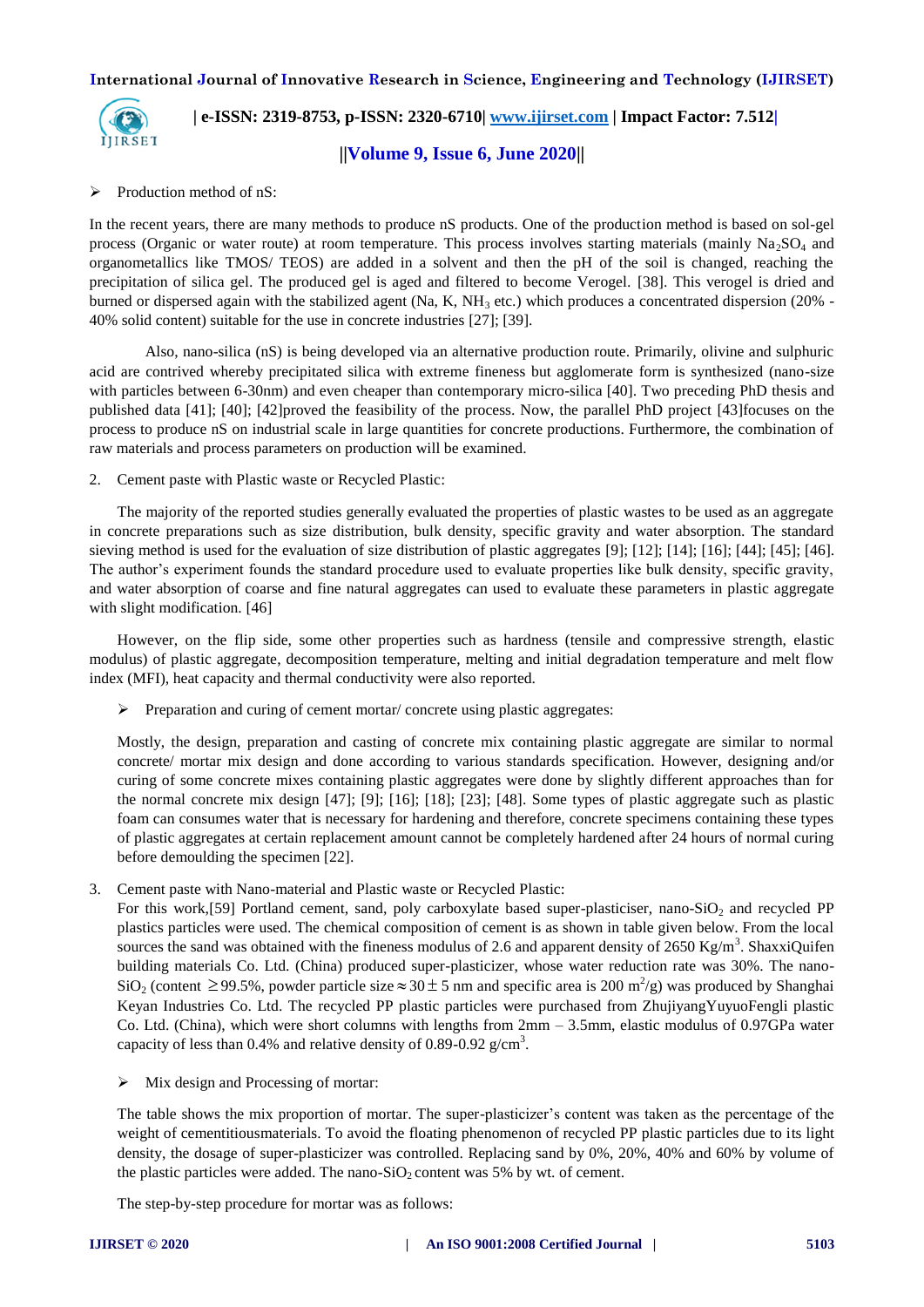

 **| e-ISSN: 2319-8753, p-ISSN: 2320-6710[| www.ijirset.com](http://www.ijirset.com/) | Impact Factor: 7.512|**

## **||Volume 9, Issue 6, June 2020||**

- 1) Put the nano-particles, cement and sand in the mixing pot and mix it for 2 minutes.
- 2) Add water and super-plasticizer into mixing pot slowly and mix for additional 3 minutes.
- 3) Add the recycled PP plastic particles into the mixing pot and mix it for additional 3minutes. During the mixing process, the flowability and workability of the mortar mixtures were kept consistent by adjusting the dosages of super-plasticizer.

When this mixing process was finished, the recycled PP plastic particles and nano-SiO<sub>2</sub> were homogenously distributed throughout the mortar.

#### **III. RESULT AND DISCUSSION**

#### 1. Nano-SiO<sub>2</sub> in UHPC:

a. Pozzolanic reactivity of nS and SF in Cement paste:

Due to incorporation of nS and SF in the water, suspension conductivity increases as ions transferred from nS and SF into water. As the water soluble-ions were higher in nS- water suspension, its conductivity value is higher than SF- water suspension. Results indicated that after 30 minutes only the value of relative loss in conductivity reached 51 % and 20 % by incorporation of nS and SF respectively. Madani. H, *et al.,*[\[49\]e](#page-7-15)xperimental studies found that nS showed a considerably higher reactivity than silica fume at early ages (32%) which can be attributed to relatively higher specific surface areas of nS.

b. Fresh and Hardened state properties:

From the experiment, upto 3 wt. % replacement of nS particles there is increase in compressive strength, but with 4 wt. % replacement of nS particles, it has been observed that there is slight decrease in the compressive strength. Hence, the higher replacement of nS did not lead to an improvement in compressive strength, which can be due to improper dispersion of nS particles in the mixture. The key factor governing the performance of these products is the dispersion of nano-particles within the cement paste. While experimenting, when the addition of nano-particles are in excess quantity with the mixture, they are not uniformly dispersed in the cement paste, and as a consequence weak areas appear in cement mortar due to agglomeration. To achieve the composite materials with improved properties, thus the disagglomeration of nano-particles is crucia[l\[50\].](#page-7-16)

c. Microstructure and Pore structure:

By the experiments, it can be observed that by increasing nS content, the volume of capillary pores in specimens always decreases, which shows that the density of concrete is increased and the pore structure is refined. The decrease in total porosity up to  $25.3\%$ ,  $26.7\%$ ,  $32.1\%$ , and  $24.5\%$  has been observed when nS is incorporated for respective specimens [\[51\].](#page-7-17) Due to incorporation of nS further densification in the microstructure and to a concurrent reduction in the capillary porosity of concrete mixture is observed. It is universally known that the portlandite a mineral oxide has a detrimental effect on bond strength of aggregate-to-paste which causes a significant reduction in the durability and in mechanical properties [52]. According to results, the nS can effectively reduce the amount of portlandite making a denser microstructure of interfacial transition zone (ITZ) between the aggregates and paste.

d. Transport properties:

After the addition of nS it was found to be effective in reducing the water absorption. From the result, it can be seen that the amount of absorbed water in the sample decreased by increasing the nS contact [\[34\].](#page-6-26) Teichmann. T, Schmidst. M, [\[53\]f](#page-7-19)ound that porosity of cement paste, the aggregates and the proportion of these two components in the mixture mainly affects the penetration of gas and gas will penetrate more where the porosity is higher [\[54\].](#page-7-20) From the results in this study calculated a relation between porosity of concrete specimens and gas permeability. This relation is stated for self-compacting concrete and high-volume fly ash concrete [\[54\]\[55\].](#page-7-20)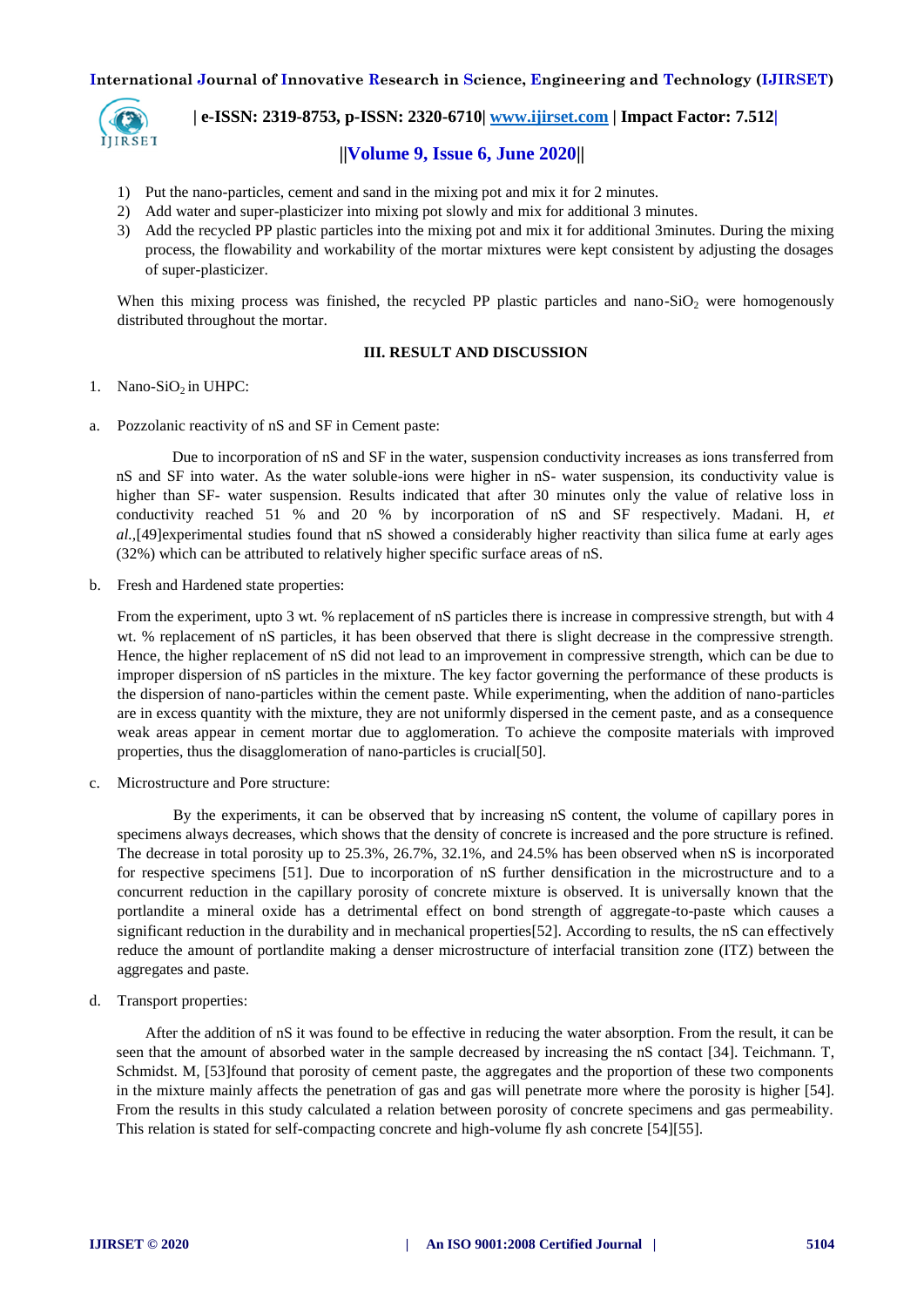

 **| e-ISSN: 2319-8753, p-ISSN: 2320-6710[| www.ijirset.com](http://www.ijirset.com/) | Impact Factor: 7.512|**

## **||Volume 9, Issue 6, June 2020||**

## 2. Plastic in concrete:

Nabajyoti. Saiki, and Jorge. De Brito, [\[56\]f](#page-7-21)ound that the incorporation of plastic waste as aggregate in concrete can improve various properties, which can solve a part of the problem of plastic disposal. Some of the results are stated below:

- a. The density of concrete becomes less when plastic is incorporated. The standards for light-weight concrete has been satisfied when concrete contains various types of plastic aggregates.
- b. By using waste plastic in concrete leads to improvement of toughness behaviour and therefore this kind of concrete can absorb high amounts of energy, which has several practical implications.
- c. As the plastic waste aggregates has significantly lower thermal conductivity than the natural aggregates when they are used in the concrete preparations. Hence, the plastic concrete having plastic aggregates tends to have better thermal insulation properties than conventional concrete which can be used to control heat loss from building during winter and heat gain during summer.
- 3. Cement paste with Nano-material and Plastic waste or Recycled Plastic:
	- a. Physical Properties: By increasing the content of recycled PP plastic particles there is considerable increase in the porosity and water absorption. On the contrary to that, increase in the ratio of PP plastic particles, caused decrease in the specific gravity and bulk density. From the decrease in the density, conclusion could be made that the density of recycled plastic is lower than that of sand  $[57]$ . With the introduction of nano- $SiO<sub>2</sub>$  there is improvement in the pore structure of plastic mortar, which ultimately reduces the porosity and water absorption, making them more compact and hence improves the bulk density of plastic mortar.
	- b. Mechanical Properties:

Compressive strength: Increasing content of plastic material decreases the compressive strength of PP plastic particles filled mortars. As the plastic has smaller elastic modulus [\[58\],](#page-7-23) which plays key role for porosity and also the plastic's ability to transfer the stresses is poor too. Just to make the interface between the aggregates and cement pastes more compact, nano-  $SiO<sub>2</sub>$  can be used as physical filler. The nano-  $SiO<sub>2</sub>$  particle size is very small, it has high activity. C-S-H gel, which can enhance the structure of interfacial transition zone, could be form as nano-  $SiO<sub>2</sub>$  can reach with  $Ca(OH)<sub>2</sub>$  in the interfacial transition zone between the aggregates and cement paste, thus increases the compressive strength of plastic mortar.

## **IV. CONCLUSION**

1. Nano- $SiO<sub>2</sub>$  in Cement mortar/ concrete:

Significant work has been done to evaluate the pozzolanic behaviour of nS and its effect on the micro-structure of UHPC, from the results obtained following conclusion can be drawn:

- a. As the percentages of nS increases, the water demand in the mixture also increases remarkably. By considering acceptable range of slump flow i.e. 3 wt. %.
- b. In the early ages of UHPC mixtures the compressive strength increased with the increase of nS percentages. The highest compressive strength was noted at replacement of nS at 3 wt. % of cement in cement paste, which is an optimum amount of cement replacement by nS. To get the proper results, dispersion of nS is key factor for the incorporation of highest percentages into the cement pastes.
- c. Addition of nS makes UHPC denser and more homogenous by reducing capillary pores. By the SEM results, it can be concluded that with the addition of nS, the extreme fine particles of nS acts as filler as well as an effective pozzolanic materials. As the fine particles of nS reacts with  $Ca(OH)_2$  crystals, which develops improved pore structures. The micro-structural interfacial transition zone (ITZ) between the aggregates and binding pastes experiences improvement by the incorporation of nS.
- d. The water absorption and sorptivity experiences reduction due to addition of nS in cement pastes mixtures, which also indicates that due to pozzolanic reactivity of nS, when there are additional hydration products the numbers of capillary pores connections are reduced. Porosity is the critical parameter which is responsible to tackle the transport properties of UHPC.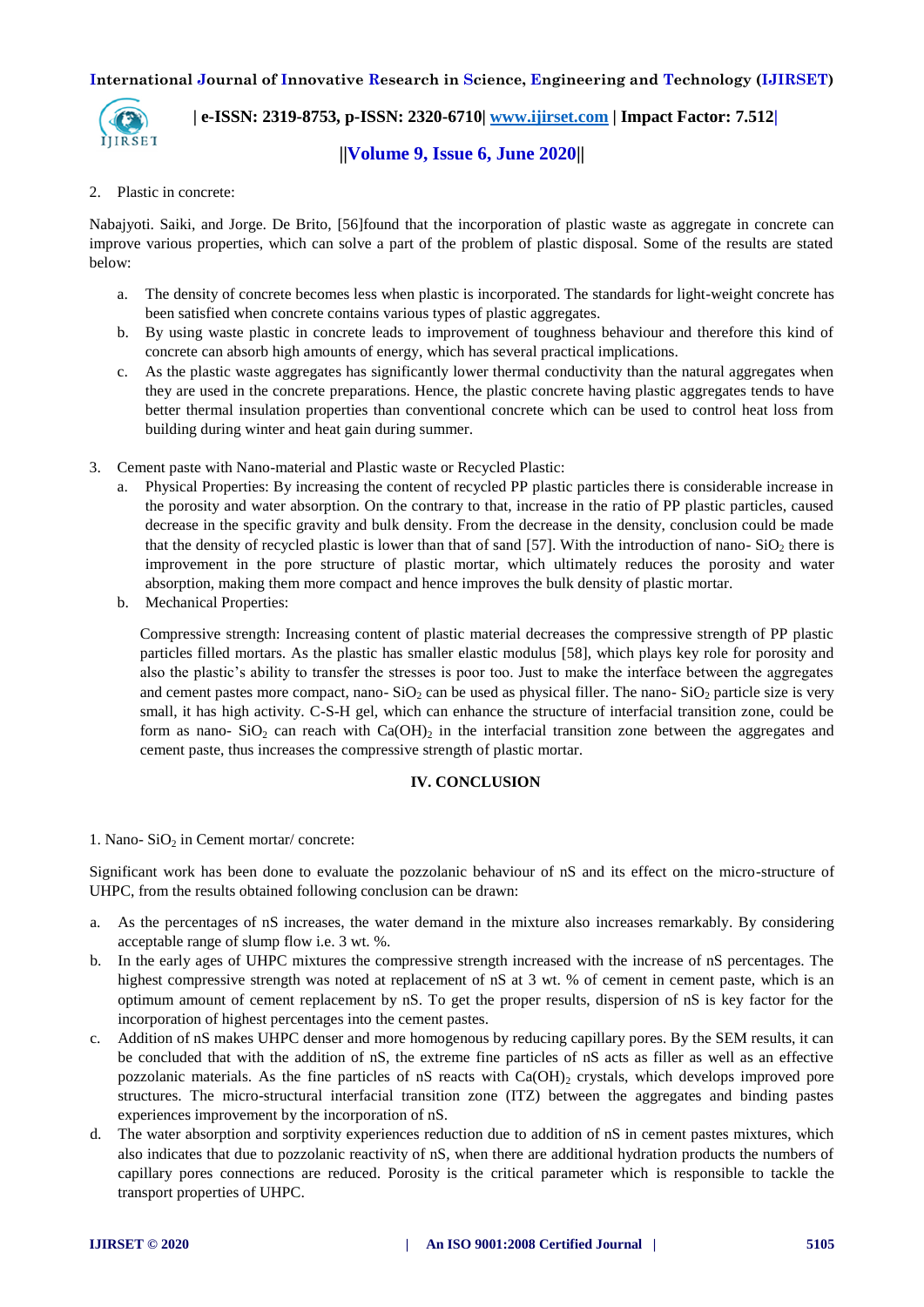

 **| e-ISSN: 2319-8753, p-ISSN: 2320-6710[| www.ijirset.com](http://www.ijirset.com/) | Impact Factor: 7.512|**

## **||Volume 9, Issue 6, June 2020||**

#### 2. Plastic in cement mortar/ concrete:

Using different sizes of plastic waste as aggregate in the concrete significant work has been done. The studies showed that plastic wastes are susceptible for the use as partial replacement of natural aggregates. From the results obtained from various studies following conclusions can be drawn:

- a. Due to size and shape of plastic aggregate there exists 2 parallel views on the workability performance of concrete containing plastic aggregate. The slump of fresh concrete mix is decreased due to flaky and porous plastic aggregates and on the flip side of that the spherical shaped plastic aggregate increases the slump. To prepare lightweight concrete different studies were undertaken by using several types of plastic aggregates, because as the incorporation of plastic aggregate leads to the reduction in the density of resulting concrete and cement mortar.
- b. Because of very low binding strength between the surface of plastic particles and cement pastes, the incorporation of plastic aggregates lowers the various properties of resulting concrete mortar specimens, irrespective of the type of plastics and amount of substitution.
- c. Due to incorporation of plastic aggregate, the reduction in tensile strength and flexural strength were relatively less notable than the reduction in compressive strength of concrete. Failure behaviour changes by the incorporation of plastic.
- d. With reference of existing data, the incorporation of various plastic aggregates can improve permeability behaviour of concrete and hence in the aggressive chemical attack the concrete with plastic stands out durable in comparison to other. On the contrary, the shrinkage of the concrete considerably increased due to incorporation of various types of plastic aggregates.

#### 3. Cement mortar with nano-particles and Plastic:

The various studies presented the results of the influence of nano- $SiO<sub>2</sub>$  and recycled PP plastic particles on different properties of mortar like physical, mechanical and shrinkage properties. From the result obtained from this study, the following conclusions can be drawn:

- a. By addition of recycled PP plastic particles in the cement mortar, the apparent porosity, water absorption and drying shrinkage increases. However, to counteract this, the addition of nS helps. Adding nS reduces the porosity, water absorption and drying shrinkage also enhances density and flexural- compressive strength of plastic mortar.
- b. On the contrary, the addition of nano- $SiO<sub>2</sub>$  adds up to autogenous shrinkage of plastic mortar. Hence, the adverse effect of addition of nano- $SiO<sub>2</sub>$  on autogenous shrinkage strain of plastic mortar should be considered.
- c. As with a lot of results stating about the poor adhesion between plastic particles and cement paste, the addition of nano-  $SiO<sub>2</sub>$  helps. Thenano-  $SiO<sub>2</sub>$  enhances contact between the surface of plastics and cement particles leading to the improvement in the mechanical properties of plastic mortar.

#### **REFERENCES**

- <span id="page-5-0"></span>[1]. D. Lithner, A. Larsson, and G. Dave, 2011, "Environmental and health hazard ranking and assessment of plastic polymers based on chemical composition," *Science of the Total Environment*, vol. 409, no. 18, pp. 3309–3324.
- <span id="page-5-1"></span>[2]. Subramanian, M.P., 2000. Plastics recycling and waste management in the US. Resources, Conservation and Recycling 28, 253–263.
- <span id="page-5-2"></span>[3]. Al-Salem, M.S., Lettieri, P., Baeyens, J., 2009. Recycling and recovery routes of plastic solid waste (PSW): A review. Waste Management 29, 2625–2643.
- <span id="page-5-3"></span>[4]. Akcaozoglu S, Atis CD, Akcaozoglu K. 2010. "An investigation on the use of shredded pet waste bottles as aggregate in lightweight concrete". *Waste Manage*; 32:285–90.
- <span id="page-5-4"></span>[5]. Albano C, Camacho N, Hernandez M, Matheus A, Gutierrez A 2009. "Influence of content and particle size of pet waste bottles on concrete behaviour at different w/c ratios". Waste Manage (Oxford); 29:2707–16.
- <span id="page-5-5"></span>[6]. Choi YW, Moon DJ, Kim YJ, Lachemi, M. 2009. "Characteristics of mortar and concrete containing fine aggregate manufactured from recycled waste polyethylene terephthalate bottles". *Constr Build Mater*; 23:2829–35.
- <span id="page-5-6"></span>[7]. Choi YW, Moon DJ, Chung JS, Cho SK. 2005. "Effects of pet waste bottles aggregate on the properties of concrete". *CemConcr Res*; 35:776–81.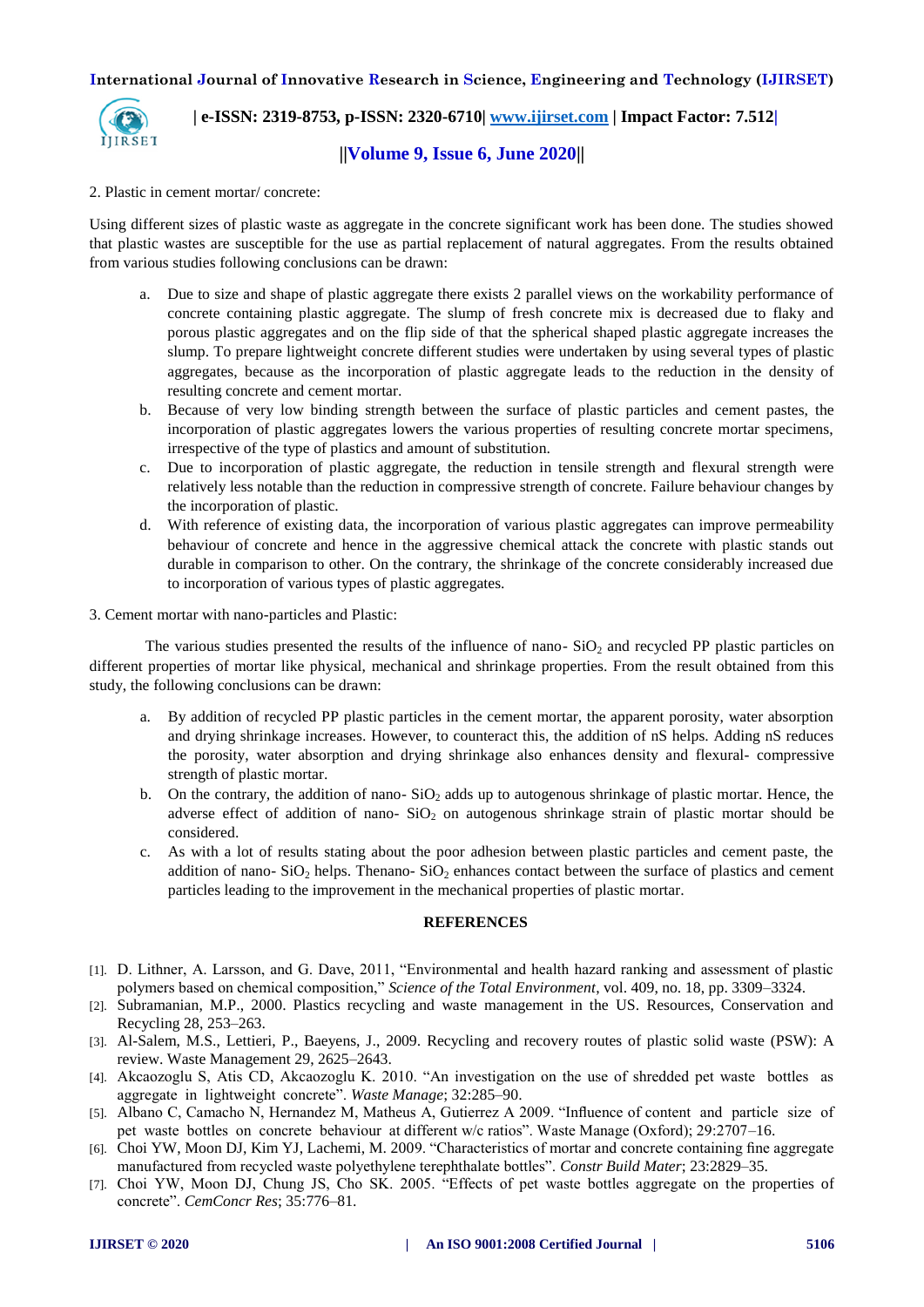

 **| e-ISSN: 2319-8753, p-ISSN: 2320-6710[| www.ijirset.com](http://www.ijirset.com/) | Impact Factor: 7.512|**

## **||Volume 9, Issue 6, June 2020||**

- <span id="page-6-0"></span>[8]. Kim SB, Yi NH, Kim HY, Kim JHJ, Song, YC. 2010. "Material and structural performance evaluation of recycled PET fibre reinforced concrete". *CemConcr Compos*; 32:232–40.
- <span id="page-6-1"></span>[9]. Marzouk OY, Dheilly RM, Queneudec M. 2007. "Valorisation of post-consumer plastic waste in cementitiousconcretecomposites". *Waste Manage*; 27:310–8.
- <span id="page-6-2"></span>[10]. Silva DA, Betioli AM, Gleize PJP, Roman HR, Gomez LA, Ribeiro JLD. 2005. "Degradation of recycled PET fibres in Portland cement-based materials". *CemConcr Res*; 35:1741–6.
- <span id="page-6-3"></span>[11]. Yesilata B, Isıker Y, Turgut P. 2009. "Thermal insulation enhancement in concretes by adding pet waste and rubber pieces". *Constr Build Mater*; 23:1878–82.
- <span id="page-6-4"></span>[12]. Kou SC, Lee G, Poon CS, Lai WL. 2009. "Properties of lightweight aggregate concrete prepared with PVC granules derived from scraped PVC pipes". *Waste Manage*; 29:621–8.
- <span id="page-6-5"></span>[13]. Naik TR, Singh SS, Huber CO, Brodersen BS. 1996."Use of post-consumer plastic wastes in cement-based composites". *CemConcr Res*; 26:1489–92.
- <span id="page-6-6"></span>[14]. Panyakapo P, Panyakapo M. 2008."Reuse of thermosetting plastic waste for lightweight concrete". *Waste Manage*;28:1581–8.
- <span id="page-6-7"></span>[15]. Al-Manaseer AA, Dalal TR. 1997. "Concrete containing plastic aggregates". *ConcrInt*;19:47–52.
- <span id="page-6-8"></span>[16]. Ismail ZZ, Al-Hashmi EA. 2008."Use of plastic waste in concrete mixture as aggregate replacement". *Waste Manage*;28:2041–7.
- <span id="page-6-9"></span>[17]. Soroushian P, Plasencia JS, Ravanbakhsh S. 2003. "Assessment of reinforcing effects of recycled plastic and paper in concrete". *ACI Mater J*;100:203–7.
- <span id="page-6-10"></span>[18]. Kan A, Demirbog˘a R. 2009. "A novel material for lightweight concrete production".*CemConcr Compos*;31:489– 95.
- <span id="page-6-11"></span>[19]. Kan A, Demirbog˘a R. 2009."A new technique of processing for waste-expanded polystyrene foams as aggregates". *J Mater Process Technol*;209: 2994–3000.
- <span id="page-6-12"></span>[20]. Asokan P, Osmani M, Price ADF. 2010. "Improvement of the mechanical properties ofglass fibre reinforced plastic waste powder filled concrete". *Constr Build Mater*;24:448–60.
- <span id="page-6-13"></span>[21]. Hannawi K, Kamali-Bernard S, Prince W. 2010. "Physical and mechanical properties of mortars containing PET and PC waste aggregates". *Waste Manage*;30:2312–20.
- <span id="page-6-14"></span>[22]. Fraj AB, Kismi M, Mounanga P. 2010. "Valorization of coarse rigid polyurethane foam waste in lightweight aggregate concrete". *Constr Build Mater*;24:1069–77.
- <span id="page-6-15"></span>[23]. Mounanga P, Gbongbon W, Poullain P, Turcry P. 2008."Proportioning and characterization oflightweight concrete mixtures made with rigid polyurethane foam wastes". *CemConcr Compos*;30:806–14.
- <span id="page-6-16"></span>[24]. Bayasi Z, Zeng J. 1993."Properties of polypropylene fiber reinforced concrete". *ACI Mater J*;90:605–10.
- <span id="page-6-17"></span>[25]. J. Gaitero, 2008. "Multi-scale study of the fibre matrix interface and calcium leaching in high performance concrete," Ph. D. thesis, University of the Bask Country (UPV-EHU), Bilbao, Spain.
- <span id="page-6-18"></span>[26]. A. Porro, J. S. Dolado, I. Campillo, E. Erkizia, Y. D. Miguel, and Y. S. D. Ibarra, "Effects of nanosilica additions on cement pastes," in Proceedings of the International Conference Held at the University of Dundee: Applications of Nanotechnology in Concrete Design, pp. 87–96, Thomas Telford Publishing, Scotland, UK, July 2005.
- <span id="page-6-19"></span>[27]. K. Sobolev, I. Flores, R. Hermosillo, and L. M. Torres-Martinez, 2006. "Nanomaterials and nanotechnology for high-performance cement composites," in Proceedings of the ACI Session on Nanotechnology of Concrete: Recent Developments and Future Perspectives, pp. 91–118, Denver, CO, USA.
- <span id="page-6-20"></span>[28]. T. Ji, 2005. "Preliminary study on the water permeability and microstructure of concrete incorporating nano-SiO2," Cement and Concrete Research, vol. 35, no. 10, pp. 1943–1947.
- <span id="page-6-21"></span>[29]. H. Li, H.-g. Xiao, J. Yuan, and J. Ou, 2004. "Microstructure of cement mortar with nano-particles."Composites Part B: Engineering, vol. 35, no. 2, pp. 185–189.
- <span id="page-6-22"></span>[30]. F. Hasan-Nattaj and M. Nematzadeh, 2017. "The effect of forta-ferroand steel fibers on mechanical properties of high-strength concrete with and without silica fume andnano-silica." *Construction and Building Materials*, vol. 137, pp. 557–572.
- <span id="page-6-23"></span>[31]. A. Nazari and S. Riahi, 2011. "The effects of SiO2 nanoparticles on physical and mechanical properties of high strength compacting concrete," *Composites Part B: Engineering*, vol. 42, no. 3, pp. 570–578.
- <span id="page-6-24"></span>[32]. Q. Zhao and Y. Liu, 2016. "Research on mechanical properties of concrete with nano-silica, rubber and recycled concrete." *Journal of Henan University (Natural Science)*, vol.46, pp. 111–115.
- <span id="page-6-25"></span>[33]. B.-W. Jo, C.-H. Kim, G.-H. Tae, and J.-B. Park, 2007. "Characteristics of cement mortar with nano-SiO<sub>2</sub> particles." *Construction and Building Materials*, vol. 21, no. 6, pp. 1351–1355.
- <span id="page-6-26"></span>[34]. EhsanGhafari, Hugo Costa, Eduardo Júlio, António Portugal, Luisa Durães, 2014. "The effect of nanosilica addition on flowability, strengthand transport properties of ultra-high performance concrete." *[Materials and](http://dx.doi.org/10.1016/j.matdes.2014.02.051)  Design,*[59, 1–9.](http://dx.doi.org/10.1016/j.matdes.2014.02.051)